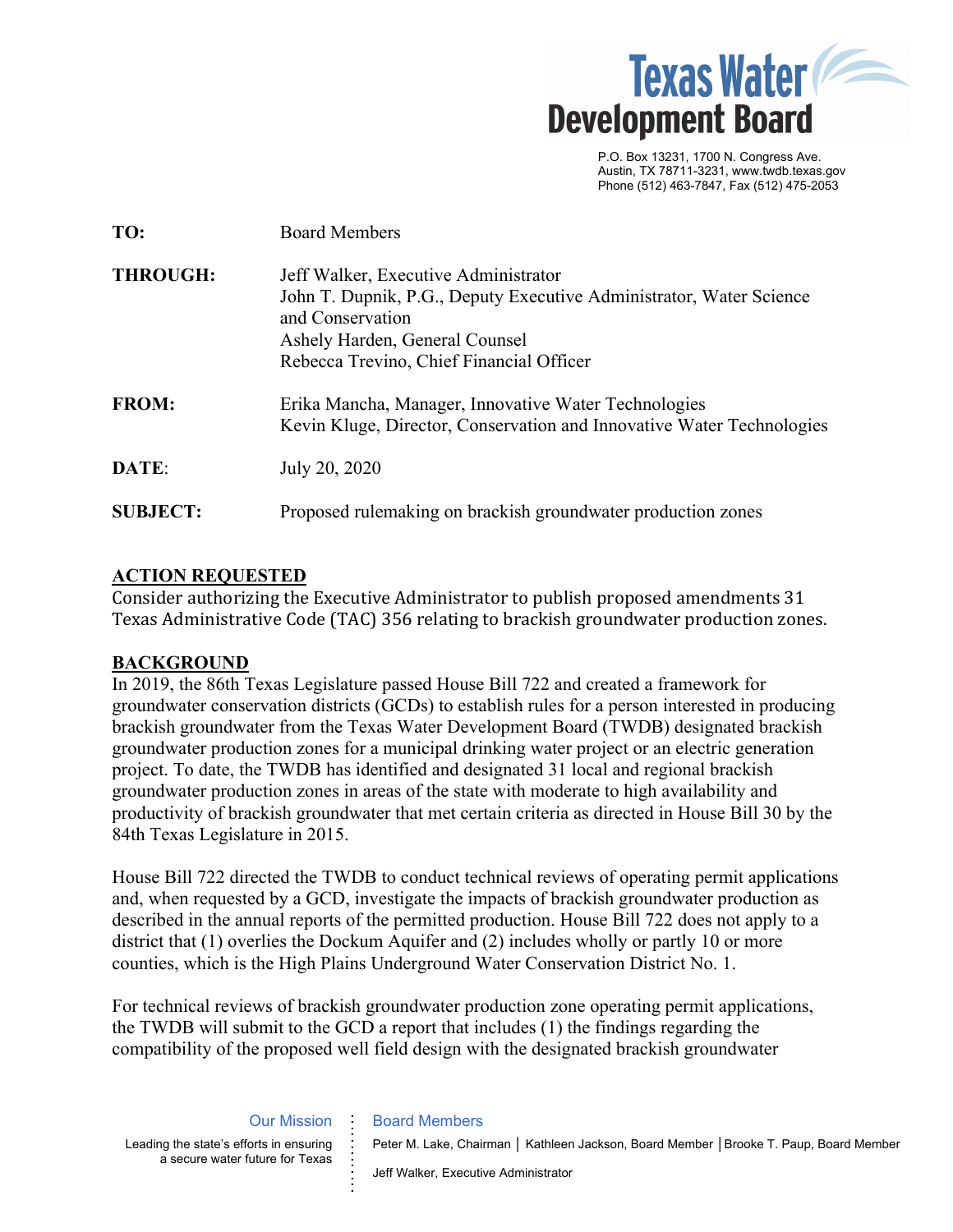production zone and (2) recommendations for the monitoring system. The TWDB does not have a required timeline to conduct their technical reviews and prepare reports for GCDs.

For requests from GCDs for technical reviews of associated annual production reports, the TWDB will submit to the GCD a report that addresses whether the brackish groundwater production from the permitted project is projected to cause: (1) significant, unanticipated aquifer level declines or (2) negative impact on water quality in the same or an adjacent aquifer, subdivision of an aquifer, or geologic stratum. The report will also include analysis of subsidence caused by brackish groundwater production during the permit term, if the brackish groundwater production zone is in the Gulf Coast Aquifer. The TWDB has 120 days after receiving a request to conduct the technical investigations and return the report to the GCD.

# **KEY ISSUES**

To implement the directive, the TWDB is proposing rulemaking to implement the technical reviews by adding two new definitions in Section 356.10 and creating a new Subchapter G in TAC Chapter 356, relating to brackish groundwater production zones. We propose adding two terms that will be used in the new subchapter: 'brackish groundwater production zone operating permit' and 'designated brackish groundwater production zone.'

The proposed new Subchapter G would include three sections. Section 356.70 will clarify how the agency identifies and designates local or regional brackish groundwater production zones in areas of the state that meet specific criteria and the information required to be provided for each zone. Section 356.71 will outline how the agency will conduct an assessment and technical review of a brackish groundwater production zone operating permit applications, upon request by a GCD. Section 356.72 will outline how the agency will investigate and conduct a technical review of annual reports, upon request by a GCD. The last two sections will also discuss the information required to conduct the technical reviews and the information contained in the reports that the agency will return to the requesting GCD.

# **RECOMMENDATION**

In order to clarify the technical reviews of operating permit applications and associated annual reports as required by House Bill 722, the Executive Administrator recommends publishing procedural rules as proposed.

Attachment(s): Preamble for rulemaking Fiscal Note for rulemaking Proposed Rulemaking Memorandum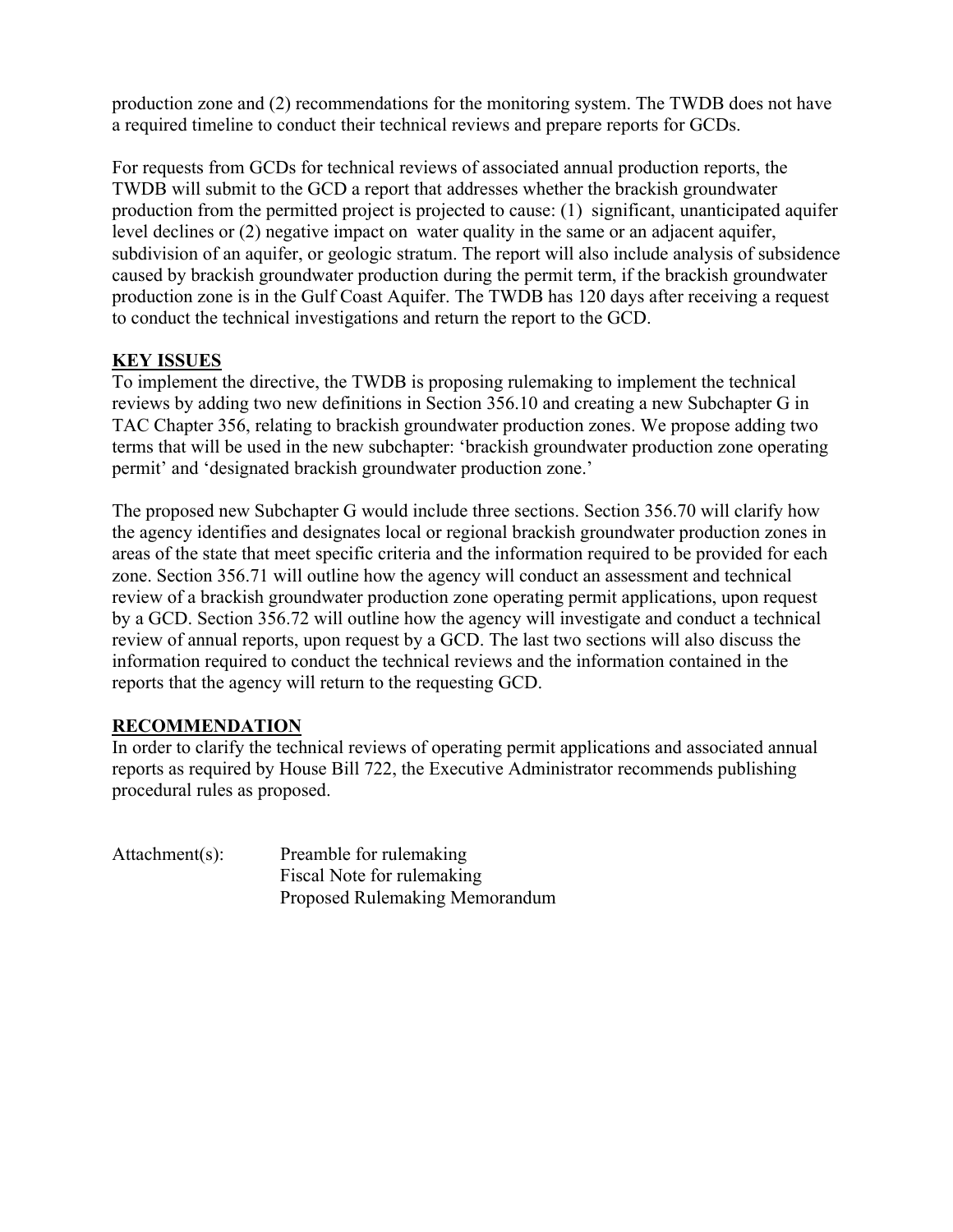# ATTACHMENT

Preamble for rulemaking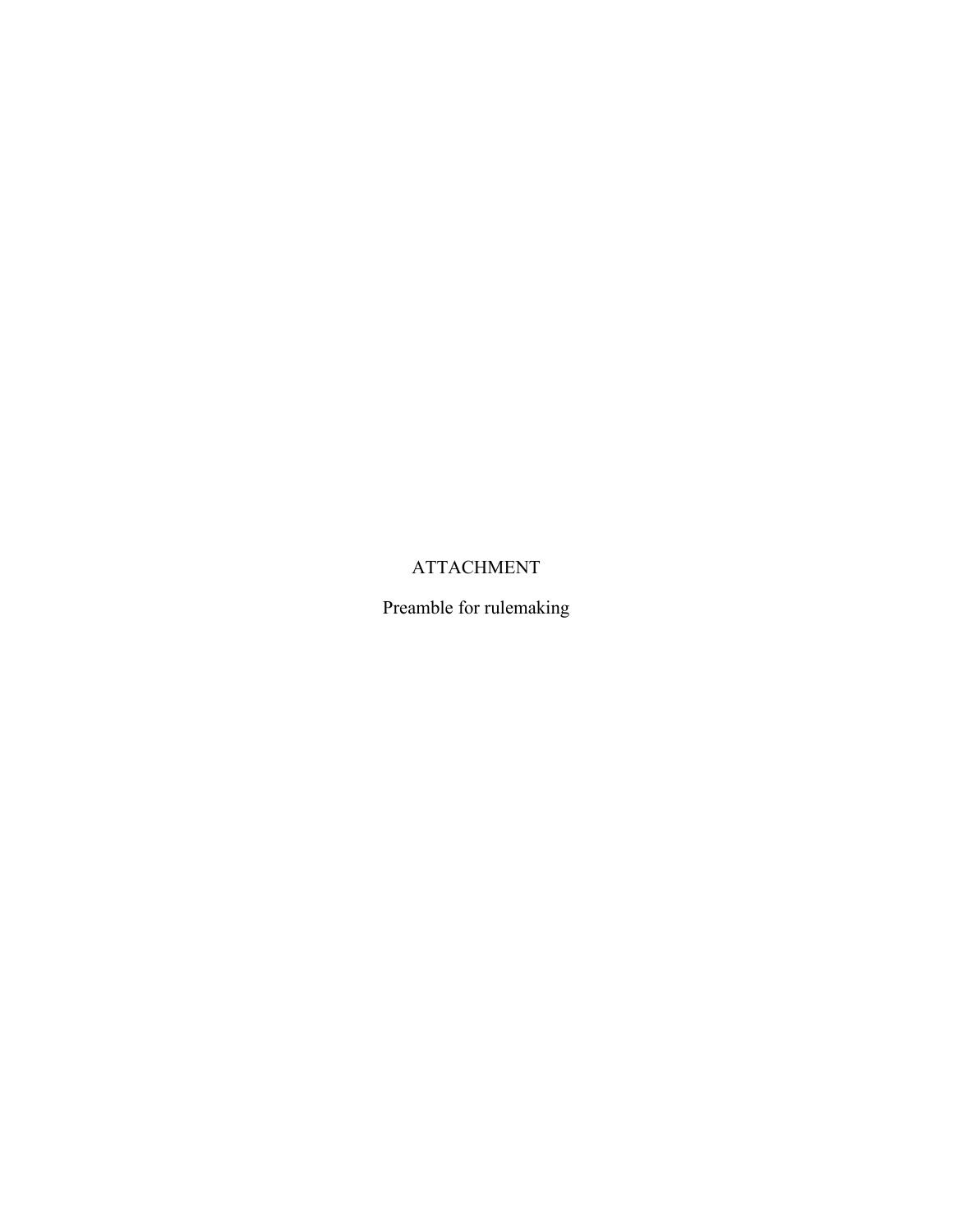The Texas Water Development Board ("TWDB" or "board") proposes an amendment to 31 Texas Administrative Code (TAC) §356.10 and proposes a new Subchapter G, 31 TAC 356, relating to brackish groundwater production zones requirements by statutory amendments to Chapter 36 of the Texas Water Code.

# BACKGROUND AND SUMMARY OF THE FACTUAL BASIS FOR THE PROPOSED AMENDMENT.

Through House Bill 722 of the 86th Texas Legislature, 2019, the Legislature created a framework for groundwater conservation districts to establish rules for a person interested in obtaining a permit from a groundwater conservation district to authorize producing brackish groundwater from a designated brackish groundwater production zone for (1) a municipal drinking water project and (2) an electric generation project. The Legislature directed the TWDB to conduct technical reviews of operating permit applications and, when requested by a groundwater conservation district, conduct technical reviews of annual reports and summarize findings in a report.

The TWDB is proposing rules to implement the technical reviews by adding two new definitions in Section 356.10 and creating a new subchapter in Chapter 356, relating to brackish groundwater production zones.

# SECTION BY SECTION DISCUSSION OF PROPOSED AMENDMENTS.

31 TAC §356.10 contains definitions related to groundwater management. The proposed amendment to §356.10 adds definitions for the following two terms that will be used in the proposed new Subchapter G: "Brackish groundwater production zone operating permit" and "Designated brackish groundwater production zone".

# *Proposed Amendment to 31 TAC Chapter 356 by addition of a New Subchapter G (relating to brackish groundwater production zones)*

*31 TAC §356.70. Brackish Groundwater Production Zone Designation of Subchapter G.*  Section 356.70 is proposed to clarify how the agency identifies and designates local or regional brackish groundwater production zones in areas of the state that meet specific criteria and the information required to be provided for each zone. A designated brackish groundwater production zone may span multiple groundwater conservation districts and statute does not clarify how groundwater conservation districts should coordinate with each other related to production volumes and sharing information.

### *31 TAC §356.71. Brackish Groundwater Production Zone Operating Permit Review.*

Section 356.71 is proposed to outline how the agency will conduct an assessment and technical review of a brackish groundwater production zone operating permit applications. The section also discusses the information required to conduct the technical review and the report the agency will provide the groundwater conservation district that submitted the application.

# *31 TAC §356.72. Annual Report Review*

Section 356.72 is proposed to outline how the agency will investigate and conduct a technical review of an annual report(s), upon request by a groundwater conservation district. The section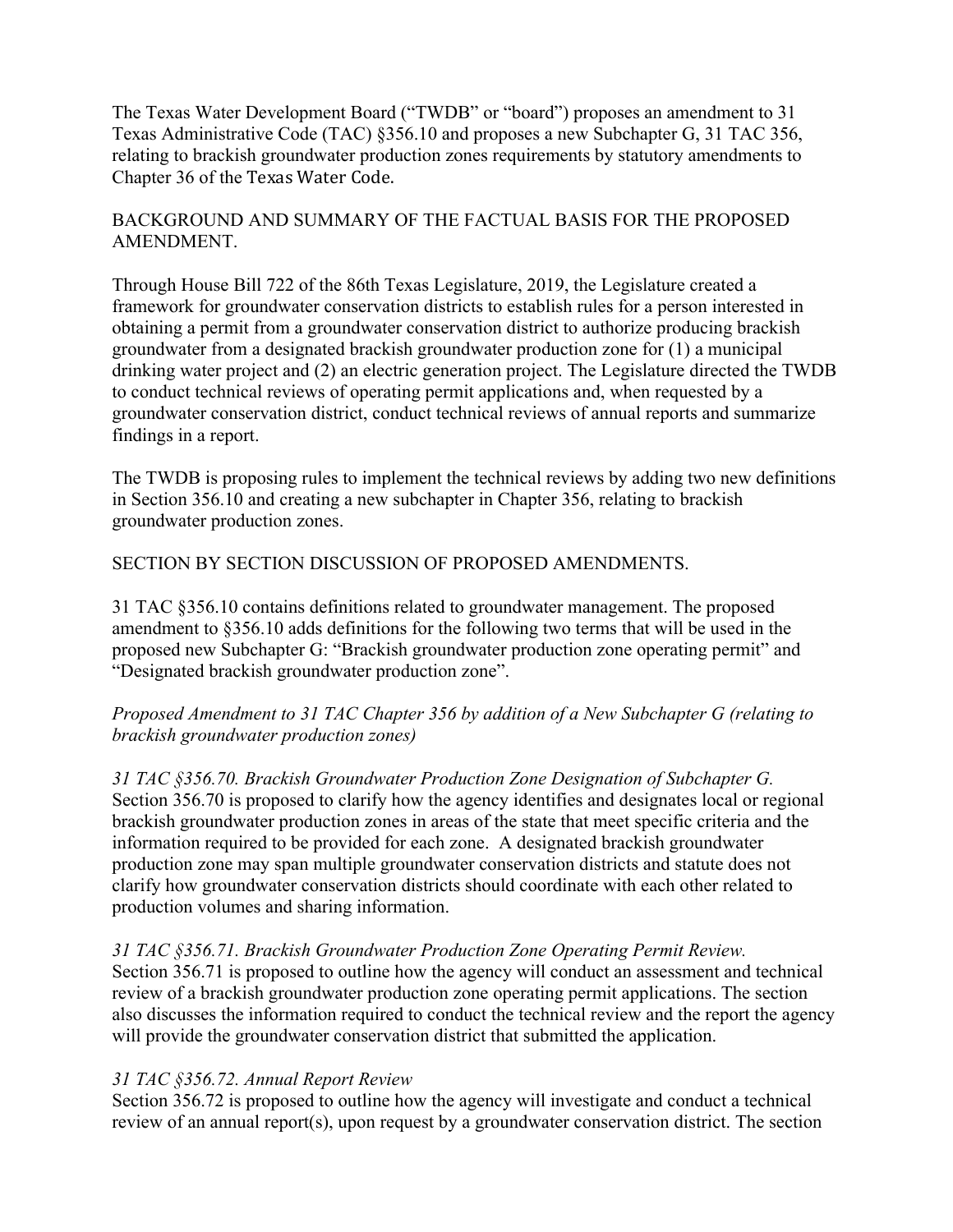also discusses the information required to conduct the technical review and the technical report the agency will issue to the groundwater conservation district that sends the request.

# FISCAL NOTE: COSTS TO STATE AND LOCAL GOVERNMENTS

Ms. Rebecca Trevino, Chief Financial Officer, has determined that there will be no fiscal implications for state or local governments as a result of the proposed rulemaking. For the first five years these rules are in effect, there is no expected additional cost to state or local governments resulting from their administration.

These rules are not expected to result in reductions in costs to either state or local governments. There is no change in costs for implementing these amendments and adding a new subchapter. These rules are not expected to have any impact on state or local revenues. The rules do not require any increase in expenditures for state or local governments as a result of administering these rules. Additionally, there are no foreseeable implications relating to state or local governments' costs or revenue resulting from these rules.

Because these rules will not impose a cost on regulated persons, the requirement included in Texas Government Code Section 2001.0045 to repeal a rule does not apply. Furthermore, the requirement in Section 2001.0045 does not apply because these rules are amended to reduce the burden or responsibilities imposed on regulated persons by the rule; are necessary to protect water resources of this state as authorized by the Water Code; and are necessary to implement legislation.

The board invites public comment regarding this fiscal note. Written comments on the fiscal note may be submitted to the contact person at the address listed under the Submission of Comments section of this preamble.

# PUBLIC BENEFITS AND COSTS

Ms. Rebecca Trevino also has determined that for each year of the first five years the proposed rulemaking is in effect, the public will benefit from the rulemaking as the rules will clarify the agency's role in technical reviews of brackish groundwater production zone operating permit applications and associated annual reports and groundwater conservation districts will be able to receive these technical reviews and reports.

# LOCAL EMPLOYMENT IMPACT STATEMENT

The board has determined that a local employment impact statement is not required because the proposed rule does not adversely affect a local economy in a material way for the first five years that the proposed rule is in effect because it will impose no new requirements on local economies. The board also has determined that there will be no adverse economic effect on small businesses, micro-businesses, or rural communities as a result of enforcing this rulemaking. The board also has determined that there is no anticipated economic cost to persons who are required to comply with the rulemaking as proposed. Therefore, no regulatory flexibility analysis is necessary.

### DRAFT REGULATORY IMPACT ANALYSIS DETERMINATION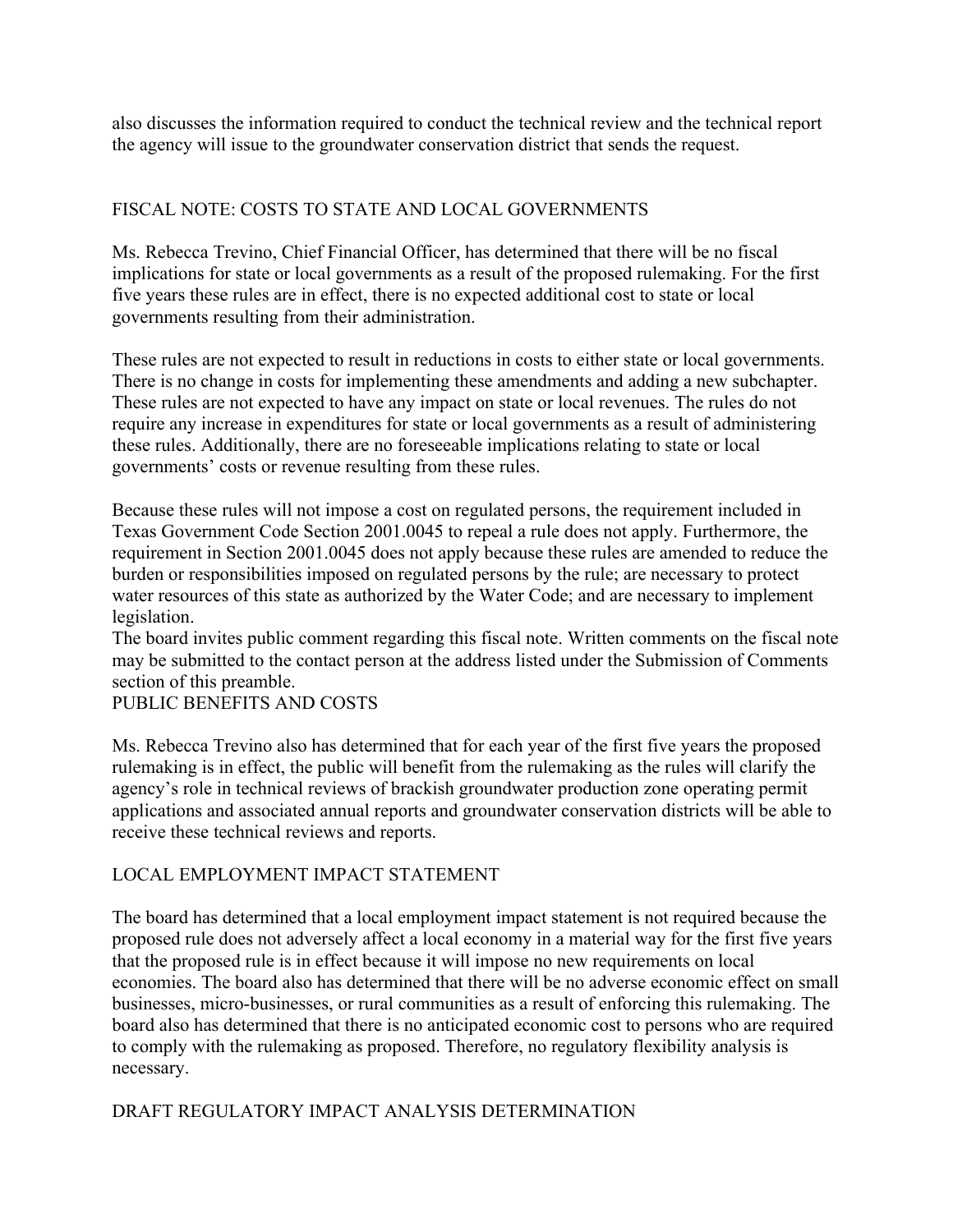The board reviewed the proposed rulemaking in light of the regulatory analysis requirements of Texas Government Code §2001.0225, and determined that the rulemaking is not subject to Texas Government Code, §2001.0225, because it does not meet the definition of a "major environmental rule" as defined in the Administrative Procedure Act. A "major environmental rule" is defined as a rule with the specific intent to protect the environment or reduce risks to human health from environmental exposure, a rule that may adversely affect in a material way the economy or a sector of the economy, productivity, competition, jobs, the environment, or the public health and safety of the state or a sector of the state. The intent of the rulemaking is to clarify the agency's role in technical reviews of brackish groundwater production zone operating permit applications and associated annual reports.

Even if the proposed rule were a major environmental rule, Texas Government Code, §2001.0225 still would not apply to this rulemaking because Texas Government Code, §2001.0225 only applies to a major environmental rule, the result of which is to: (1) exceed a standard set by federal law, unless the rule is specifically required by state law; (2) exceed an express requirement of state law, unless the rule is specifically required by federal law; (3) exceed a requirement of a delegation agreement or contract between the state and an agency or representative of the federal government to implement a state and federal program; or (4) adopt a rule solely under the general powers of the agency instead of under a specific state law. This rulemaking does not meet any of these four applicability criteria because it: (1) does not exceed any standard set by any federal law; (2) does not exceed an express requirement of state law; (3) does not exceed a requirement of a delegation agreement or contract between the state and an agency or representative of the federal government to implement a state and federal program; and (4) is not proposed solely under the general powers of the agency, but rather is proposed under the authority of Texas Water Code §§16.060 and 36.1015. Therefore, this proposed rule does not fall under any of the applicability criteria in Texas Government Code, §2001.0225. The board invites public comment regarding this draft regulatory impact analysis determination. Written comments on the draft regulatory impact analysis determination may be submitted to the contact person at the address listed under the Submission of Comments section of this preamble. TAKINGS IMPACT ASSESSMENT

The board evaluated this proposed rule and performed an analysis of whether it constitutes a taking under Texas Government Code, Chapter 2007. The specific purpose of this rule is to implement legislation and clarify the agency's role in technical reviews of brackish groundwater production zone operating permit applications and associated annual reports. The proposed rule would substantially advance this stated purpose by proposing new rules for brackish groundwater productions zone designation and guiding groundwater conservation districts in the technical review process of permit applications and annual reports.

The board's analysis indicates that Texas Government Code, Chapter 2007 does not apply to this proposed rule because this is an action that is reasonably taken to fulfill an obligation mandated by state law, which is exempt under Texas Government Code, §2007.003(b)(4). The board is the agency that identifies and designates brackish groundwater production zones.

Nevertheless, the board further evaluated this proposed rule and performed an assessment of whether it constitutes a taking under Texas Government Code, Chapter 2007. Promulgation and enforcement of this proposed rule would be neither a statutory nor a constitutional taking of private real property. Specifically, the subject proposed regulation does not affect a landowner's rights in private real property because this rulemaking does not burden nor restrict or limit the owner's right to property and reduce its value by 25% or more beyond that which would otherwise exist in the absence of the regulation. Therefore, the proposed rule does not constitute a taking under Texas Government Code, Chapter 2007.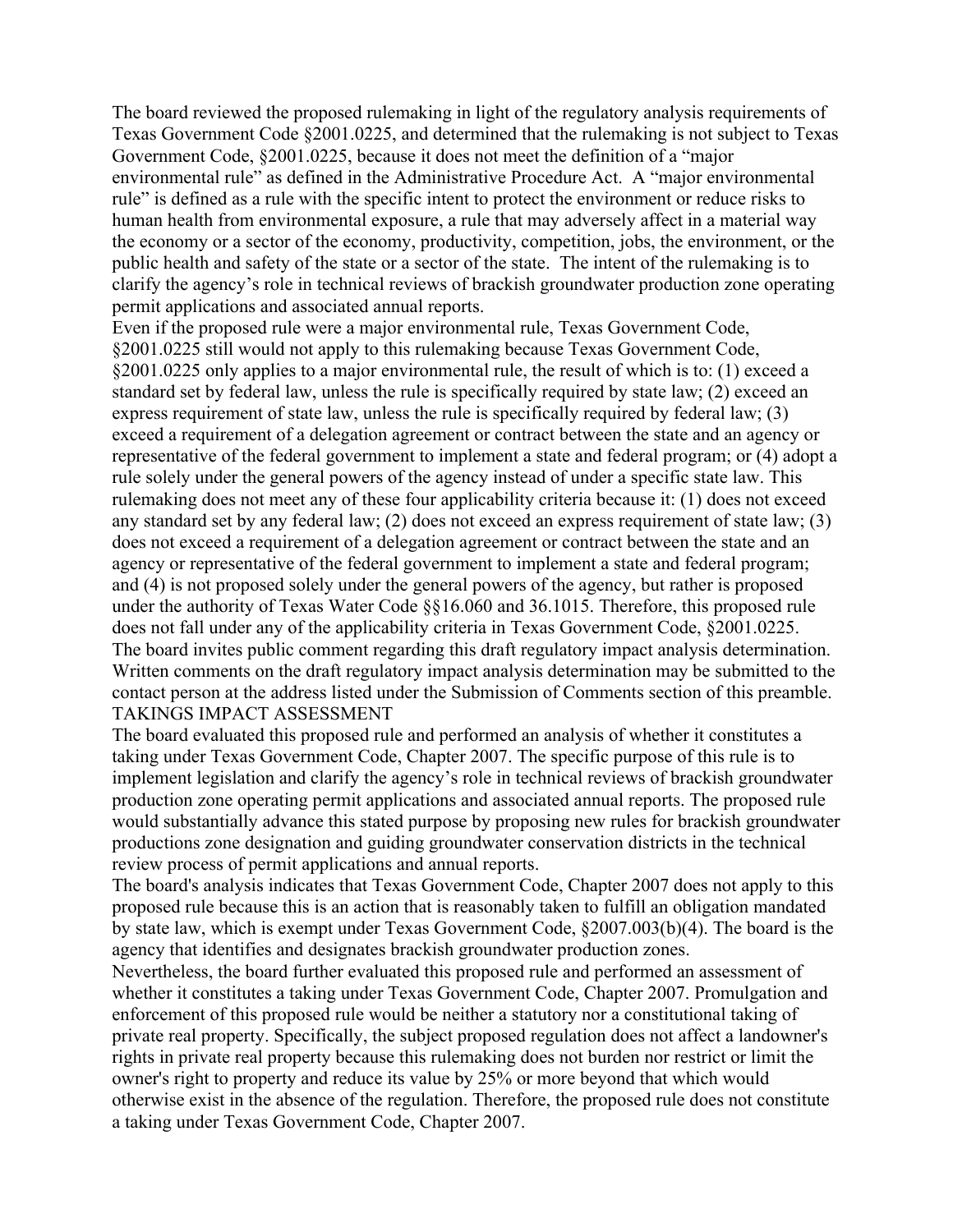# GOVERNMENT GROWTH IMPACT STATEMENT

The board reviewed the proposed rulemaking in light of the government growth impact statement requirements of Texas Government Code §2001.0221 and has determined, for the first five years the proposed rule would be in effect, the proposed rule will not: (1) create or eliminate a government program; (2) require the creation of new employee positions or the elimination of existing employee positions; (3) require an increase or decrease in future legislative appropriations to the agency; (4) require an increase or decrease in fees paid to the agency; (5) create a new regulation; (6) expand, limit, or repeal an existing regulation; (7) increase or decrease the number of individuals subject to the rule's applicability; or (8) positively or adversely affect this state's economy.

# SUBMISSION OF COMMENTS

Written comments on the proposed rulemaking may be submitted by mail to Office of General Counsel, Texas Water Development Board, P.O. Box 13231, Austin, Texas 78711-3231, by email to rulescomments@twdb.texas.gov, or by fax to  $(512)$  475-2053. Comments will be accepted until 5:00 p.m. of the 31st day following publication the Texas Register. Include Chapter 356 in the subject line of any comments submitted.

# STATUTORY AUTHORITY

This rulemaking is proposed under the authority of Texas Water Code §6.101, which authorizes the board to adopt rules necessary to carry out the powers and duties of the board; and Texas Water Code  $\S816.060$  and 36.1015, which requires the board to designate brackish groundwater production zones and to conduct technical reviews of brackish groundwater production zone operating permit applications and annual reports.

Chapters 16 and 36 of the Texas Water Code are affected by this rulemaking.

 $<$ rule $>$ 

# CHAPTER 356. GROUNDWATER MANAGMENT

# SUBCHAPTER A. DEFINITONS

§356.10. Definitions.

 $(1) - (4)$  no change

# (5) Brackish groundwater production zone operating permit--a permit issued by a district under Texas Water Code §36.1015.

 $(6)$ [ $(5)$ ] Conjunctive use--The combined use of groundwater and surface water sources that optimizes the beneficial characteristics of each source, such as water banking, aquifer storage and recovery, enhanced recharge, and joint management.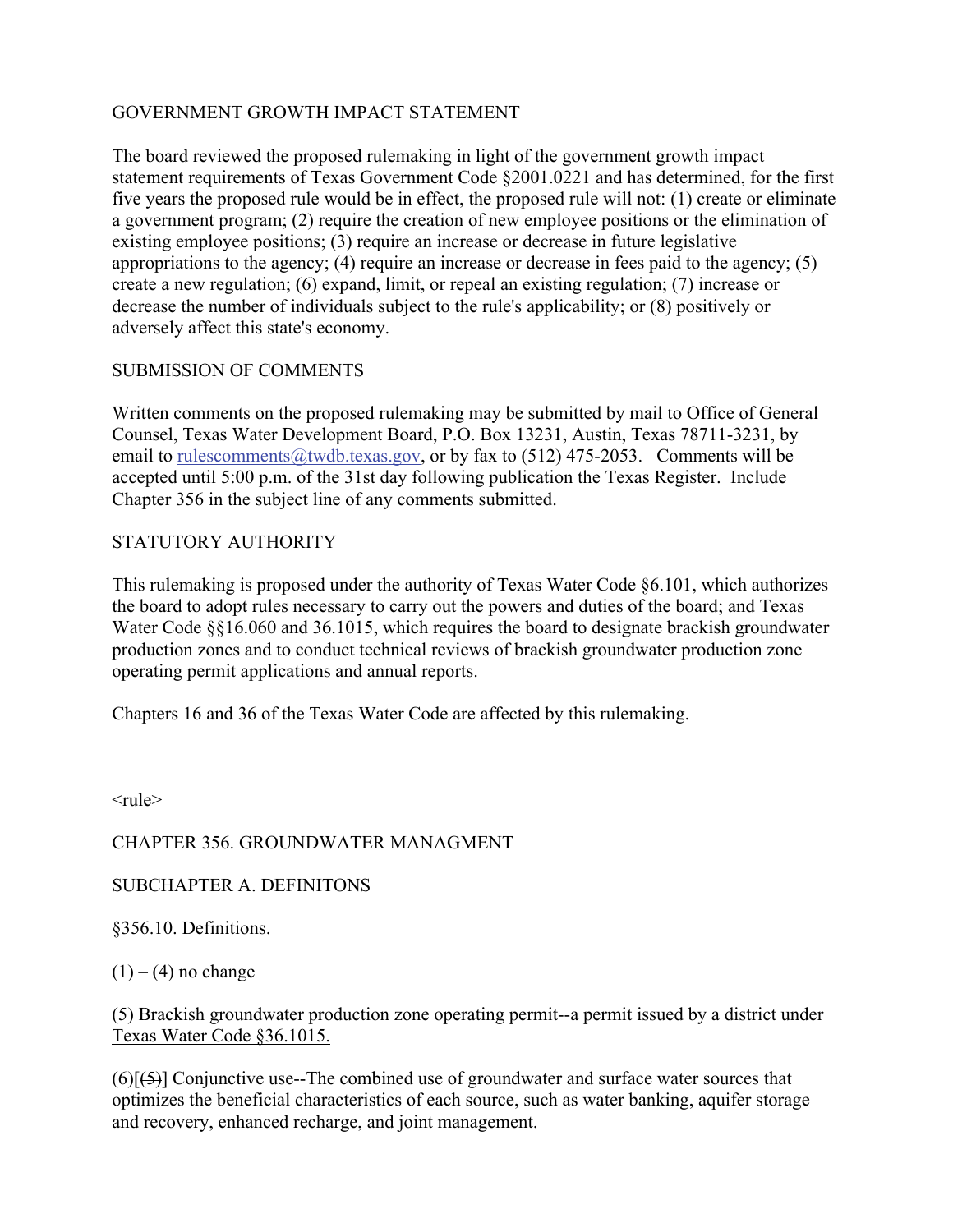$(7)[66]$  Conjunctive surface management issues--Issues related to conjunctive use such as groundwater or surface water quality degradation and impacts of shifting between surface water and groundwater during shortages.

(8) Designated brackish groundwater production zone – an aquifer, subdivision of an aquifer, or geologic stratum designated under Texas Water Code §16.060(b)(5).

 $(9)$ [ $(7)$ ] Desired future condition--The desired, quantified condition of groundwater resources (such as water levels, spring flows, or volumes) within a management area at one or more specified future times as defined by participating groundwater conservation districts within a groundwater management area as part of the joint planning process.

(10)[(8)] District--Any district or authority subject to Chapter 36, Texas Water Code.

 $(11)[(9)]$  Executive administrator--The executive administrator of the Texas Water Development Board or a designated representative.

 $(12)[(10)]$  Groundwater Availability Model--A regional groundwater flow model approved by the executive administrator.

(13)[(11)] Major aquifer--An aquifer designated as a major aquifer in the State Water Plan.

 $(14)[(12)]$  Minor aquifer--An aquifer designated as a minor aquifer in the State Water Plan.

 $(15)[(13)]$  Modeled Available Groundwater--The amount of water that the executive administrator determines may be produced on an average annual basis to achieve a desired future condition.

 $(16)[(14)]$  Most efficient use of groundwater--Practices, techniques, and technologies that a district determines will provide the least consumption of groundwater for each type of use balanced with the benefits of using groundwater.

 $(17)[(15)]$  Natural resources issues--Issues related to environmental and other concerns that may be affected by a district's groundwater management plan and rules, such as impacts on endangered species, soils, oil and gas production, mining, air and water quality degradation, agriculture, and plant and animal life.

(18)[(16)] Office--State Office of Administrative Hearings.

 $(19)[(17)]$  Petition--A document submitted to the groundwater conservation district by an affected person appealing the reasonableness of a desired future condition.

 $(20)[(18)]$  Projected water demand--The quantity of water needed on an annual basis according to the state water plan for the state water plan planning period.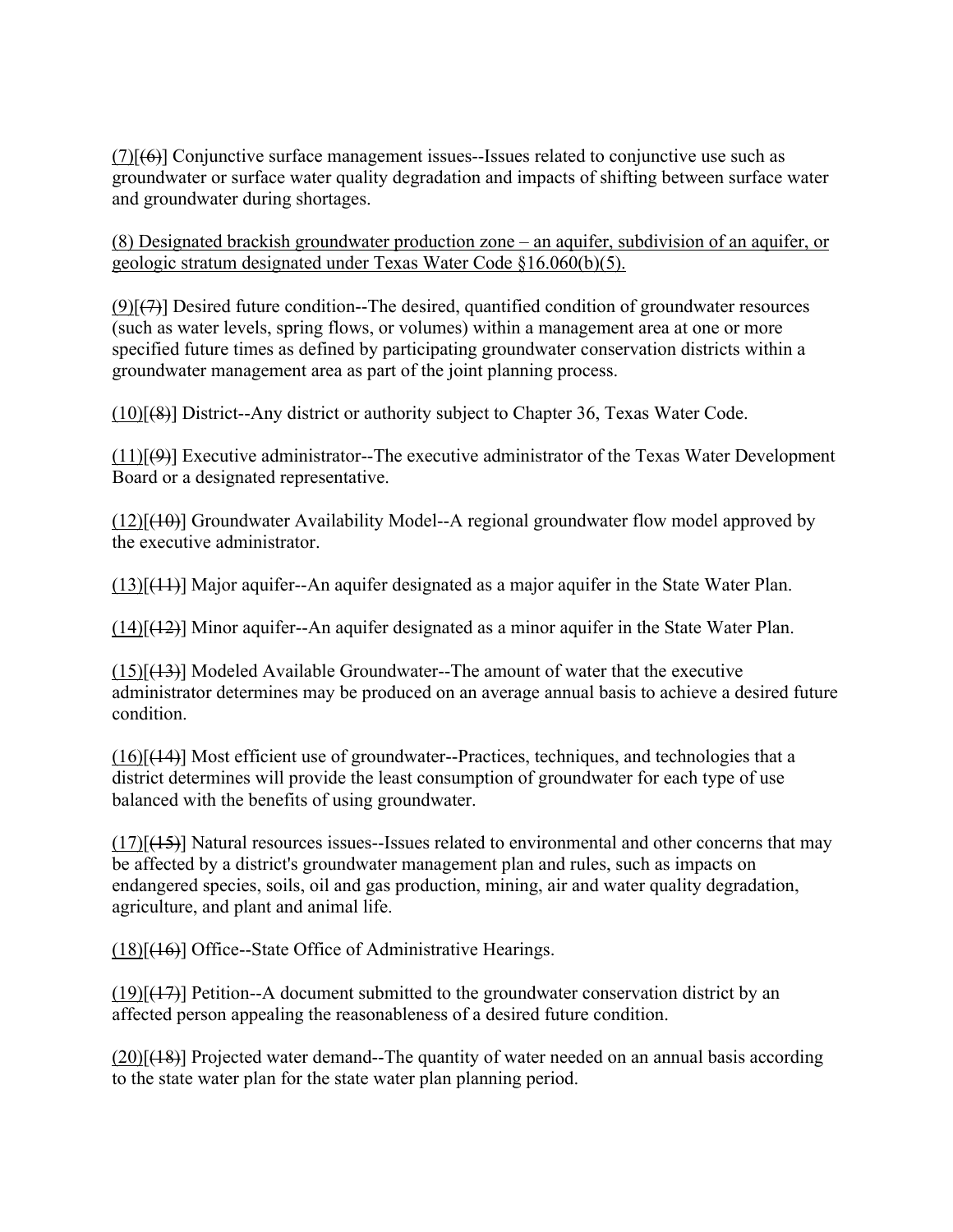$(21)[(19)]$  Recharge enhancement--Increased recharge accomplished by the modification of the land surface, streams, or lakes to increase seepage or infiltration rates or by the direct injection of water into the subsurface through wells.

 $(22)[(20)]$  Relevant aquifer--An aquifer designated as a major or minor aquifer.

 $(23)[(21)]$  State water plan--The most recent state water plan adopted by the board under Texas Water Code §16.051 (relating to State Water Plan).

 $(24)[(22)]$  Surface water management entities--Political subdivisions as defined by Texas Water Code Chapter 15 and identified from Texas Commission on Environmental Quality records that are granted authority under Texas Water Code Chapter 11 to store, take, divert, or supply surface water either directly or by contract for use within the boundaries of a district.

 $(25)[(23)]$  Total Estimated Recoverable Storage--The estimated amount of groundwater within an aquifer that accounts for recovery scenarios that range between 25% and 75% of the porosityadjusted aquifer volume.

\*n

# STATUTORY AUTHORITY

This rulemaking is proposed under the authority of Texas Water Code §6.101, which authorizes the board to adopt rules necessary to carry out the powers and duties of the board; and Texas Water Code §§16.060 and 36.1015, which requires the board to designate brackish groundwater production zones and to conduct technical reviews of brackish groundwater production zone operating permit applications and annual reports.

Chapters 16 and 36 of the Texas Water Code are affected by this rulemaking.

 $<$ rule $>$ 

# SUBCHAPTER G. BRACKISH GROUNDWATER PRODUCTION ZONES.

# §356.70. Brackish Groundwater Production Zone Designation.

(a) The agency will identify and designate local or regional brackish groundwater production zones in areas of the state with moderate to high availability and productivity of brackish groundwater that can be used to reduce the use of fresh groundwater and that:

(1) are separated by hydrogeologic barriers sufficient to prevent significant impacts to water availability or water quality in any area of the same or other aquifers, subdivisions of aquifers, or geologic strata that have an average total dissolved solids level of 1,000 milligrams per liter or less at the time of designation of the zones; and

(2) are not located in: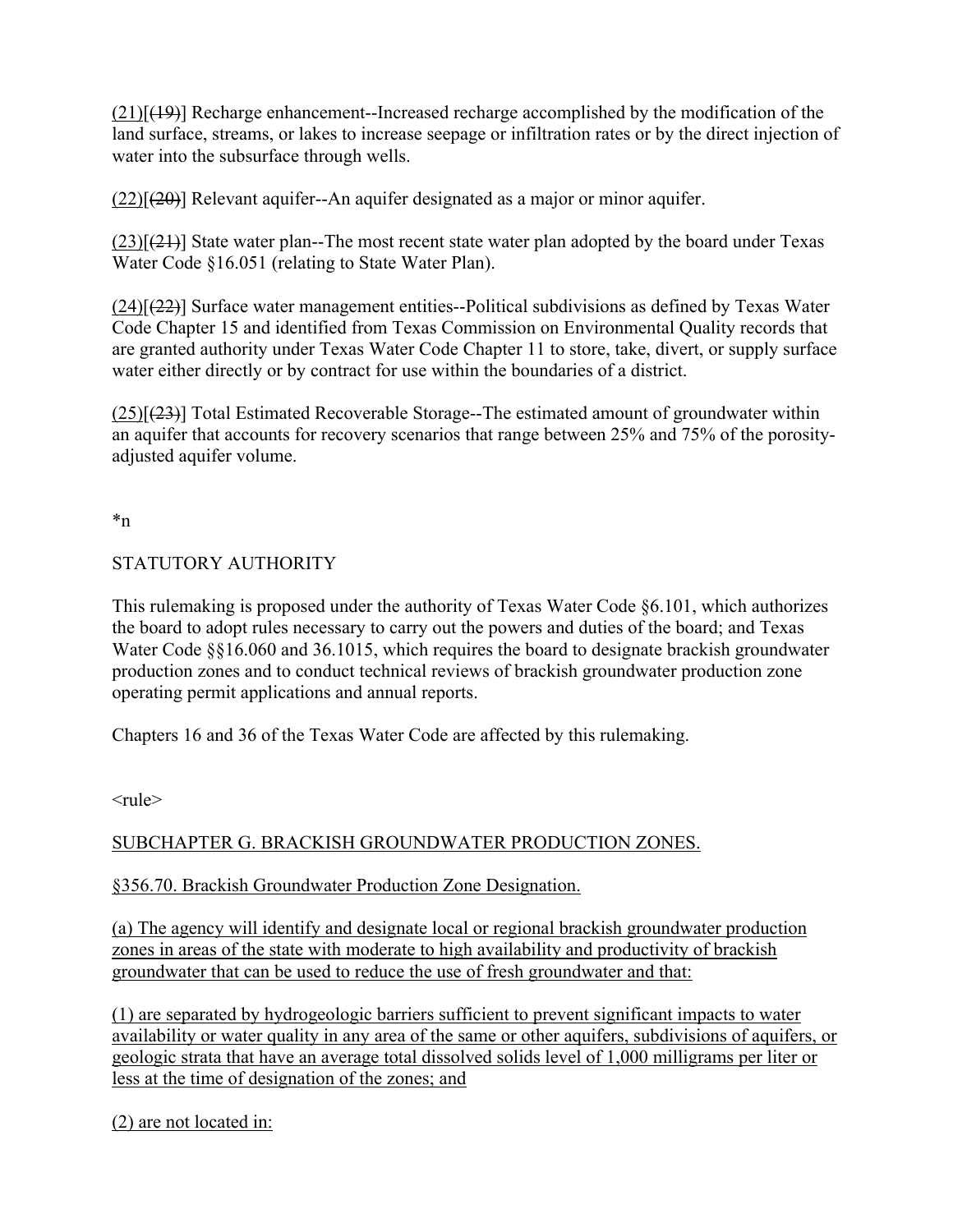(A) an area of the Edwards Aquifer subject to the jurisdiction of the Edwards Aquifer Authority;

(B) the boundaries of the:

(i) Barton Springs-Edwards Aquifer Conservation District;

(ii) Harris-Galveston Subsidence District; or

(iii) Fort Bend Subsidence District;

(C) an aquifer, subdivision of an aquifer, or geologic stratum that:

(i) has an average total dissolved solids level of more than 1,000 milligrams per liter; and

(ii) is serving as a significant source of water supply for municipal, domestic, or agricultural purposes at the time of designation of the zones; or

(D) an area of a geologic stratum that is designated or used for wastewater injection through the use of injection wells or disposal wells permitted under Texas Water Code Chapter 27.

(b) In designating a brackish groundwater production zone under this section, the agency shall:

(1) determine the amount of brackish groundwater that the zone is capable of producing over a 30-year period and a 50-year period without causing a significant impact to water availability or water quality as described by Paragraph  $(a)(1)$ ; and

(2) include in the designation description:

(A) the amounts of brackish groundwater that the zone is capable of producing during the periods described by Paragraph (1); and

(B) recommendations regarding reasonable monitoring to observe the effects of brackish groundwater production within the zone.

(c) Areas of the state that are not designated as brackish groundwater production zones are not precluded from development of brackish groundwater or from future designation of zones.

§356.71. Brackish Groundwater Production Zone Operating Permit Review.

(a) This section does not apply to a district that overlies the Dockum Aquifer and includes wholly or partly 10 or more counties.

(b) When a district submits an application for a brackish groundwater production zone operating permit to the agency, the agency will conduct a technical review of the application, subject to subsections (c) and (d).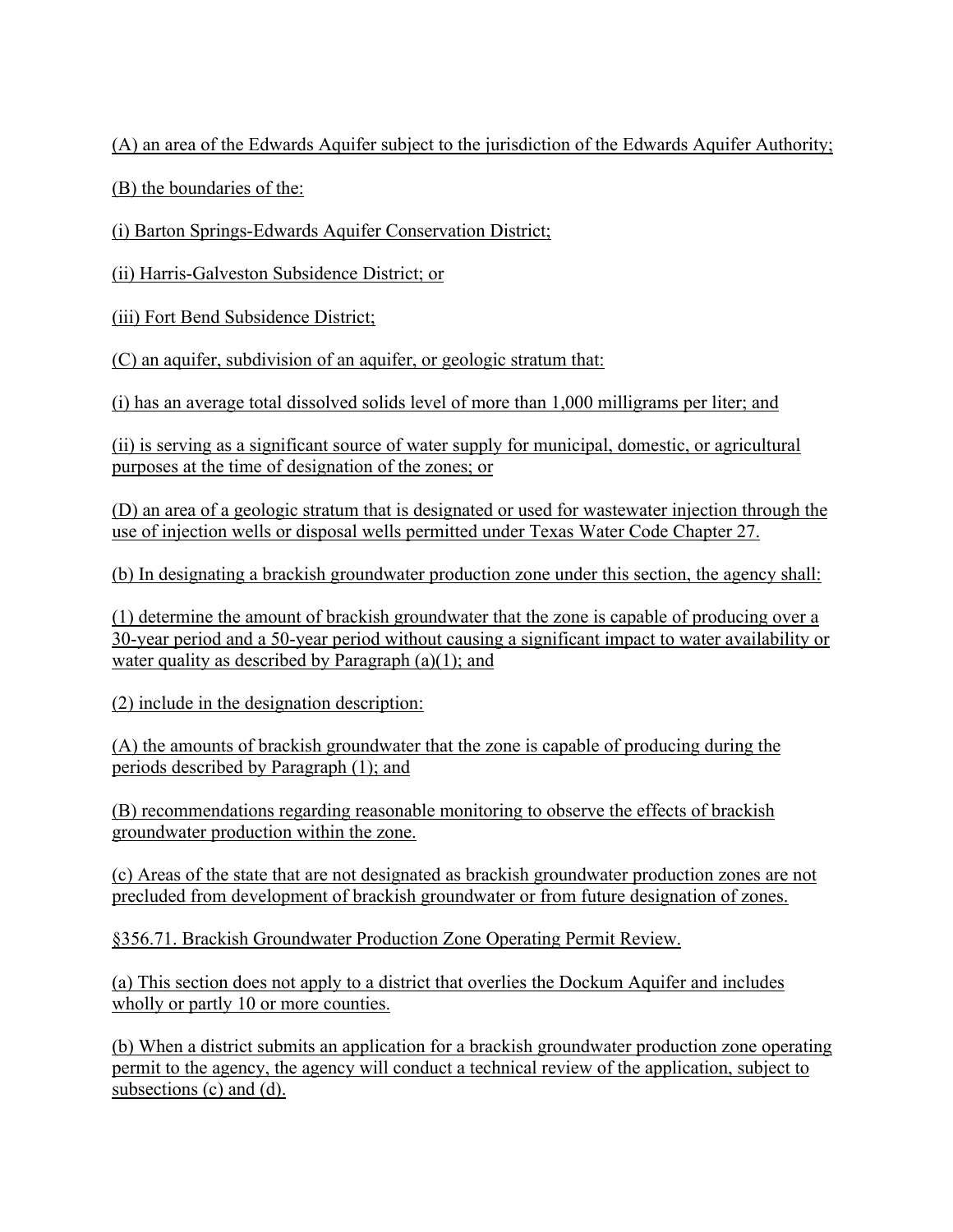(c) Upon receipt of such an application, the agency will assess the application to determine whether a proposed production well is located within a designated brackish groundwater production zone. If a proposed production well is not located within a designated brackish groundwater production zone, the agency will not conduct the technical review of the application. If a proposed production well is located within a designated brackish groundwater production zone, the agency will conduct the technical review of the applicable permit application or applicable portions of a permit application in accordance with subsections  $(d)$  – (f).

(d) Upon receipt of an application for a brackish groundwater production zone operating permit for a proposed production well located within a designated brackish groundwater production zone and that includes all of the information required by Texas Water Code §36.1015(g), the agency will conduct a technical review of the application. If the agency does not receive all of the information required by Texas Water Code  $\S 36.1015(g)$ , the agency will notify the district of the missing information. The agency will not conduct a technical review of an incomplete application until all required information is received.

(e) After conducting the application assessment and required technical review of a complete application, the board shall provide a report of the technical review of the application to the district that submitted the application that includes:

(1) findings regarding the compatibility of the proposed well field design with the designated brackish groundwater production zone, including:

(A) whether the proposed production exceeds the amount of brackish groundwater that the zone is capable of producing over a 30-year period and a 50-year period, as determined pursuant to Texas Water Code §16.060(e); and

(B) whether the parameters and assumptions used in the model described in Texas Water Code  $§36.1015(g)(4)$  are compatible with the designated brackish groundwater production zone;

(2) recommendations for the monitoring system required by Texas Water Code §36.1015(e)(4) and (6), including whether the number of monitoring wells are adequate and in appropriate locations and aquifers, in accordance with recommendations established under Texas Water Code  $$16.060(e)(2)(B);$ 

(f) The findings and recommendations included in subsection (e) will only be site-specific if the agency has received site-specific data and information from the district.

§356.72. Annual Report Review

(a) If a district makes a request under Texas Water Code §36.1015(j), the agency will investigate and issue a technical report to the district that sent the request, subject to subsection (b).

(b) Upon receipt of a request, the agency will determine whether it has received the applicable annual report and all of the information required under Texas Water Code §36.1015(e)(6), and for a project located in a designated brackish groundwater production zone in the Gulf Coast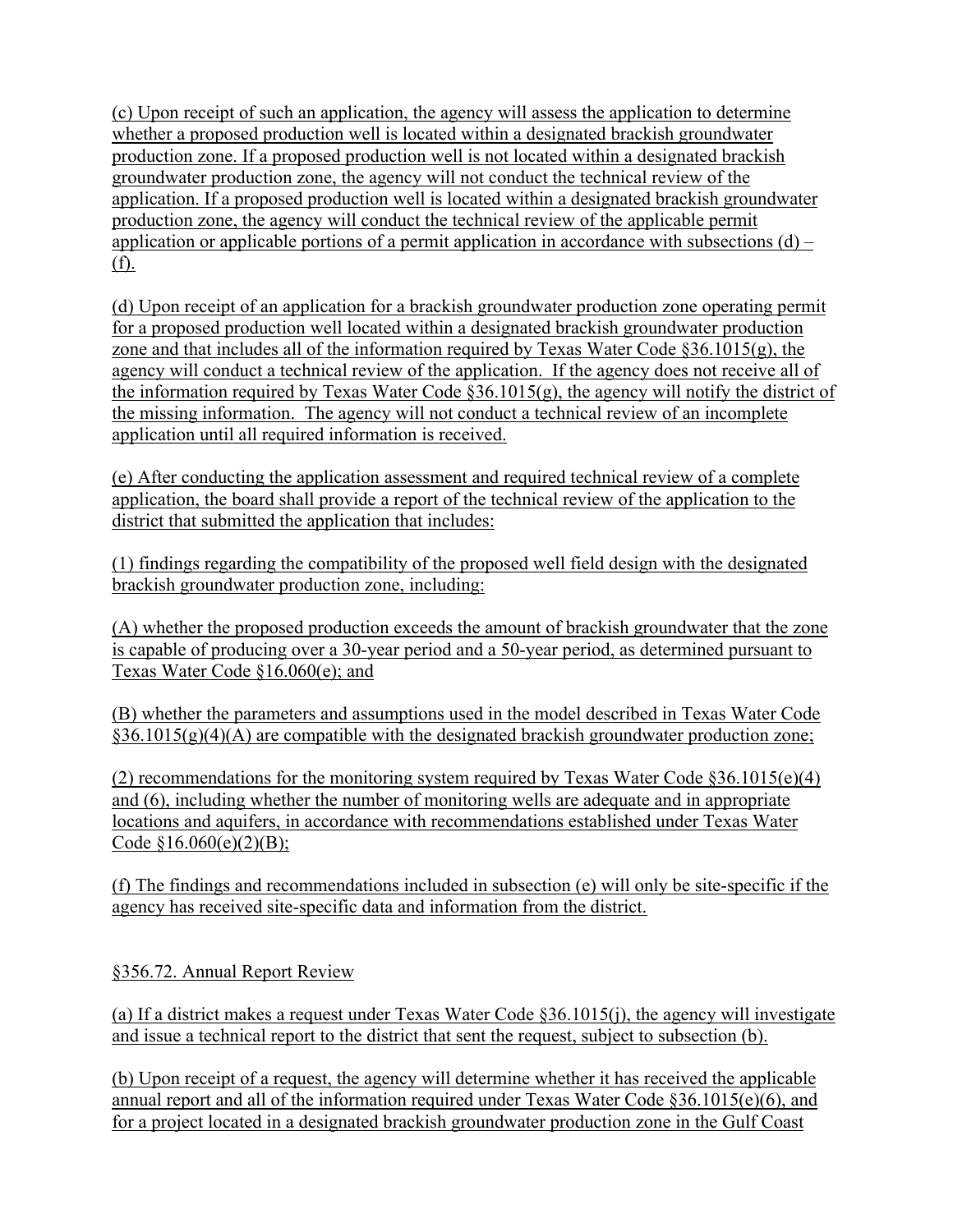Aquifer, the information required to be collected under Texas Water Code §36.1015(e)(5) related to subsidence. If the agency has not received all of the information required under Texas Water Code  $§36.1015(e)(6)$  or  $§36.1016(e)(5)$ , as applicable, the agency will notify the district of the missing information and will not conduct a technical review of the reports until all required information is received.

(c) Not later than the 120th day after the date the agency receives all of the required information, the agency will investigate and issue a technical report on whether:

(1) brackish groundwater production under the project that is the subject of the report from the designated brackish groundwater production zone is projected to cause:

(A) significant aquifer level declines in the same or an adjacent aquifer, subdivision of an aquifer, or geologic stratum that were not anticipated by the agency in the designation of the zone;

(B) negative effects on quality of water in an aquifer, subdivision of an aquifer, or geologic stratum; or

(C) for a project located in a designated brackish groundwater production zone in the Gulf Coast Aquifer, subsidence during the permit term;

(2) not enough information is available to determine whether brackish groundwater production under the project that is the subject of the report from the designated brackish groundwater production zone is projected to cause the conditions listed in subsection (a)(1).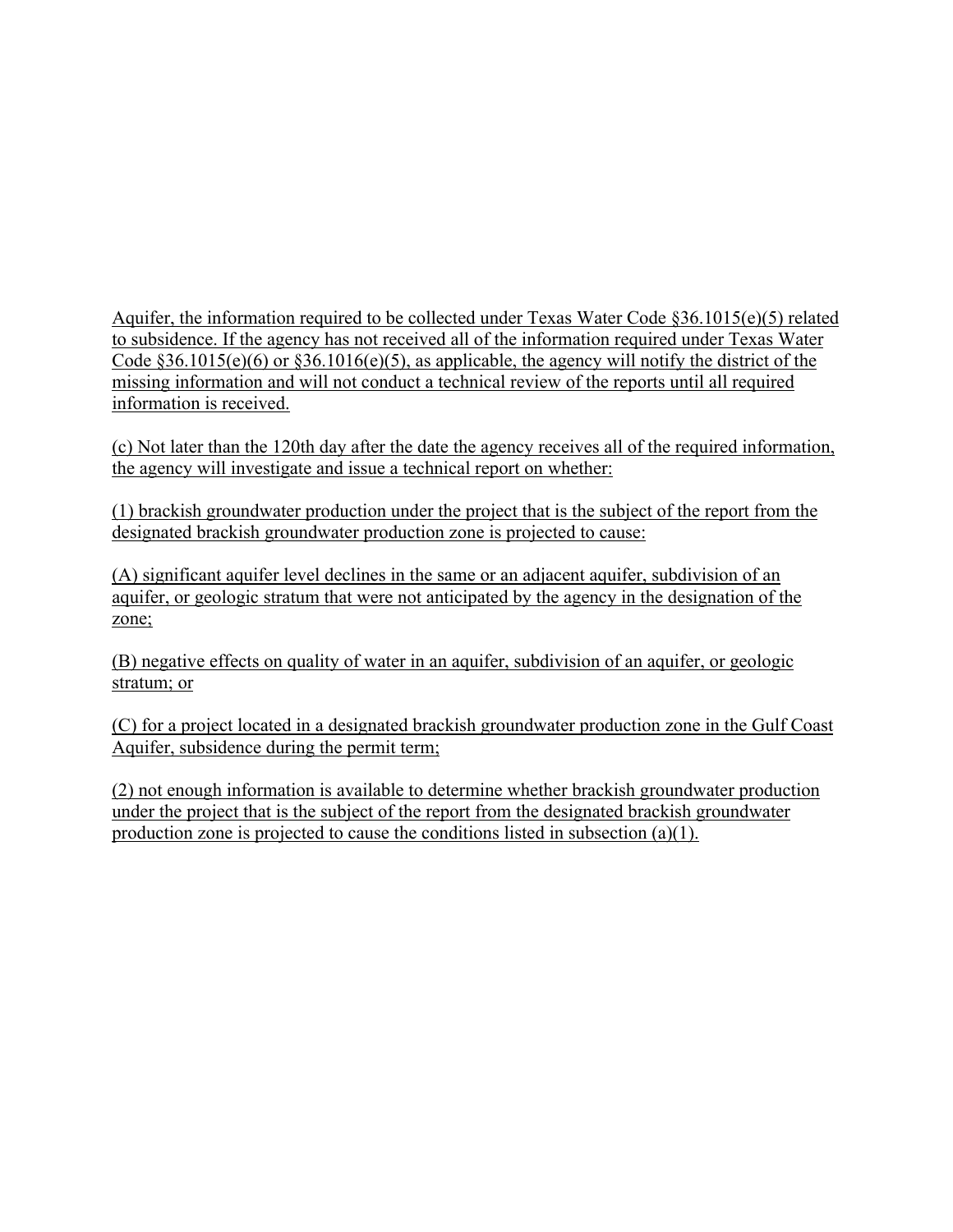# ATTACHMENT

Fiscal Note for rulemaking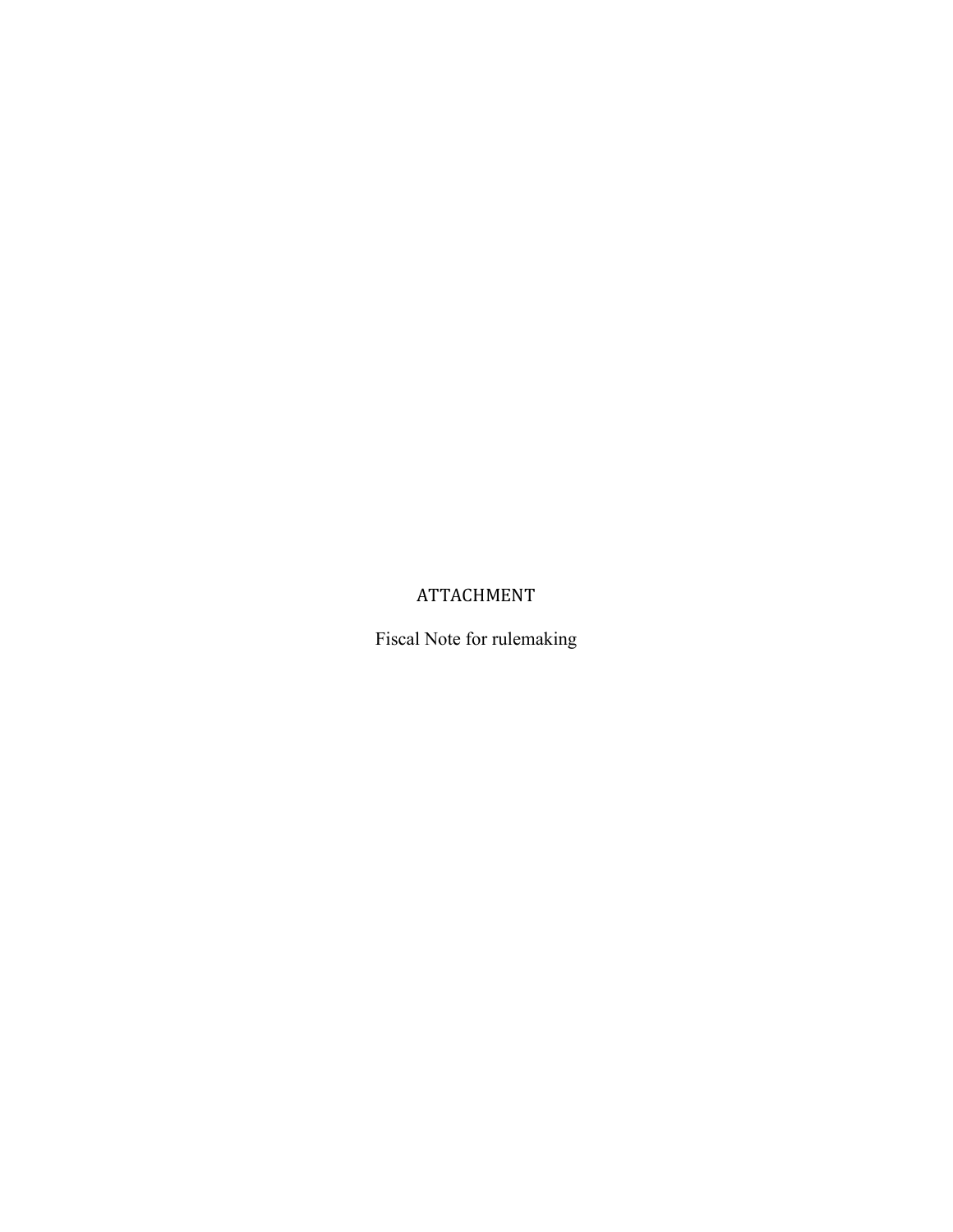

 P.O. Box 13231, 1700 N. Congress Ave. Austin, TX 78711-3231, www.twdb.texas.gov Phone (512) 463-7847, Fax (512) 475-2053

| TO:             | Rebecca Trevino, Chief Financial Officer                                                                                       |
|-----------------|--------------------------------------------------------------------------------------------------------------------------------|
| <b>THROUGH:</b> | Chris Hayden, Budget Director                                                                                                  |
| <b>FROM:</b>    | Erika Mancha, Manager, Innovative Water Technologies<br>Kevin Kluge, Director, Conservation and Innovative Water Technologies  |
| DATE:           | July 20, 2020                                                                                                                  |
| <b>SUBJECT:</b> | Fiscal Analysis for Proposed Amendments to 31 Texas Administrative<br>Code 356 regarding brackish groundwater production zones |

# **BACKGROUND**

Your approval of the fiscal note portion of the proposed rulemaking relating to amendments to 31 Texas Administrative Code (TAC) 356 is required.

Through House Bill 722 of the 86th Texas Legislature, 2019, the Legislature created a framework for groundwater conservation districts to establish rules for a person interested in producing brackish groundwater from a designated brackish groundwater production zone for (1) a municipal drinking water project and (2) an electric generation project. The Legislature directed the TWDB to conduct technical reviews of operating permit applications and, when requested by a groundwater conservation district, conduct technical reviews of annual reports and summarize findings in a report.

The TWDB is proposing rules to implement the technical reviews by adding two new definitions in Section 356.10 and creating a new subchapter in Chapter 356, relating to brackish groundwater production zones.

# **FISCAL ANALYSIS**

The estimated fiscal implications of these proposed rule changes for the first five-year period they are in effect is as follows:

A. Costs to State and Local Government.

These rules are not expected to result in reductions in costs to either state or local governments. These rules apply only to those entities interested in obtaining a brackish groundwater production zone operating permit from a groundwater conservation district. The intent of these

> Our Mission **. . . .**

**. . . . . . . . .** 

Leading the state's efforts in ensuring a secure water future for Texas Peter M. Lake, Chairman | Kathleen Jackson, Board Member | Brooke T. Paup, Board Member

Jeff Walker, Executive Administrator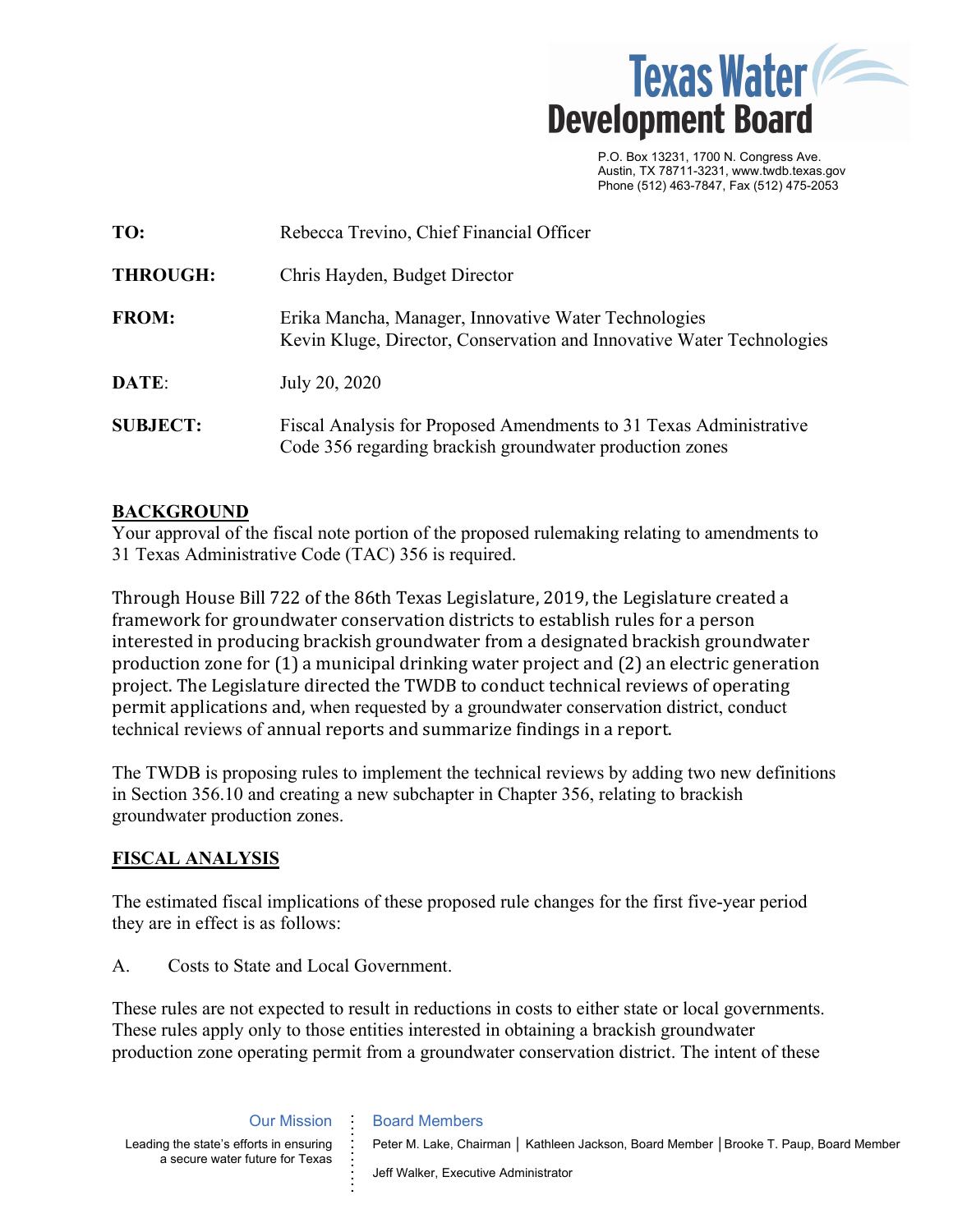Board Members July 20, 2020 Page

rules is to clarify the agency's role in the technical reviews of brackish groundwater production zone operating permit applications and associated annual reports.

These rules are not expected to have any impact on state or local revenues. These rules are applicable to designated brackish groundwater production zones in the State. An interested person may decide to apply for brackish groundwater production zone operating permit to withdraw brackish groundwater and construct desalination plant to treat the groundwater, that voluntary decision would create additional jobs for the duration of the construction and operation of the desalination plant and possible revenues. However, the adoption of these rules alone has no impact on state or local revenues.

| <b>Effect on Government</b>                        |      |      |      |      |      |  |  |  |
|----------------------------------------------------|------|------|------|------|------|--|--|--|
| <b>Effect on State Government (including TWDB)</b> |      |      |      |      |      |  |  |  |
|                                                    | 2015 | 2016 | 2017 | 2018 | 2019 |  |  |  |
| <b>Estimated additional cost</b>                   |      |      |      |      |      |  |  |  |
| <b>Estimated reduction in cost</b>                 |      |      |      |      |      |  |  |  |
| <b>Estimated loss or increase</b>                  |      |      |      |      |      |  |  |  |
| <b>Effect on Local Government</b>                  |      |      |      |      |      |  |  |  |
| <b>Estimated additional cost</b>                   |      |      |      |      |      |  |  |  |
| <b>Estimated reduction in cost</b>                 |      |      |      |      |      |  |  |  |
| <b>Estimated loss or increase</b>                  |      |      |      |      |      |  |  |  |
|                                                    |      |      |      |      |      |  |  |  |

B. Public Benefits and Costs: It is estimated that for the first five-year period the rules are in effect the public will benefit from the rulemaking. The public will benefit from the rulemaking as the rules will clarify the agency's role in technical reviews of brackish groundwater production zone operating permit applications and associated annual reports and groundwater conservation districts will be able to receive these technical reviews and reports.

C. Small business, micro-business, and rural community assessment: The cost of compliance with the proposed amendments for small businesses, micro-businesses, and rural communities will be \$0 because the rules are not regulatory and are not directed at private small or microbusinesses.

D. Small business and rural community regulatory flexibility statement: These rules do not affect small businesses or rural communities because they apply only to those entities interested in obtaining a brackish groundwater production zone operating permit from a groundwater conservation district. There is nothing in the rules that is directed to private small businesses.

E. Local Employment Economic Impact Statement: Pursuant to Texas Government Code § 2001.022, these proposed rules have been examined and there will not be any direct effect on local employment. These rules are applicable to designated brackish groundwater production zones in the State. An interested person may decide to apply for brackish groundwater production zone operating permit to withdraw brackish groundwater and construct desalination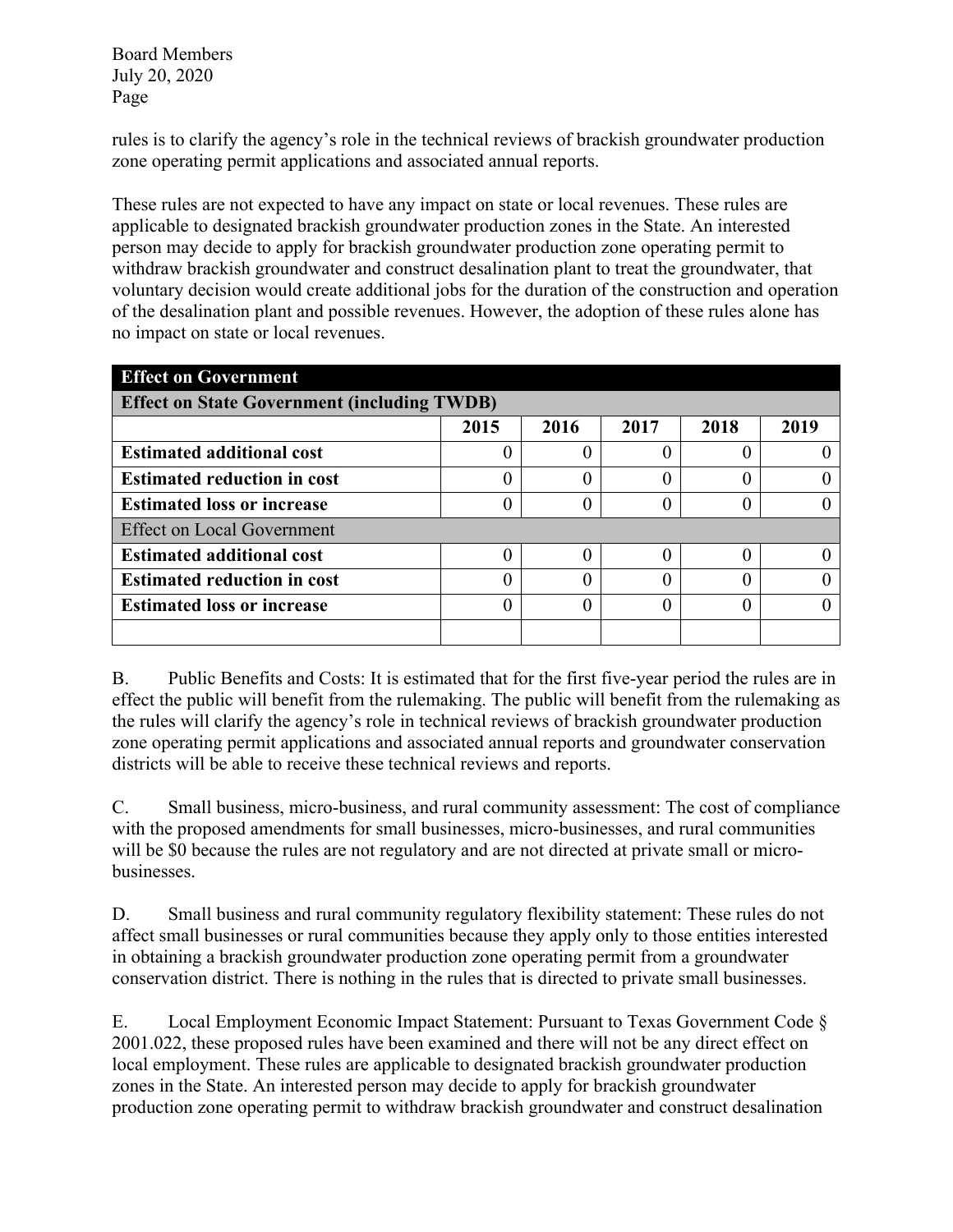Board Members July 20, 2020 Page

plant to treat the groundwater, that voluntary decision would create additional jobs for the duration of the construction and operation of the desalination plant. However, the adoption of these rules alone has no impact on local employment in any geographic region of the State.

Rebecca Trevino, Chief Financial Officer Date

*Return final, executed copy to the Office of General Counsel to be retained with the rulemaking file. This memo is not a part of the Board member notebook materials and is not posted to the website.* 

 $\_$  , and the state of the state of the state of the state of the state of the state of the state of the state of the state of the state of the state of the state of the state of the state of the state of the state of the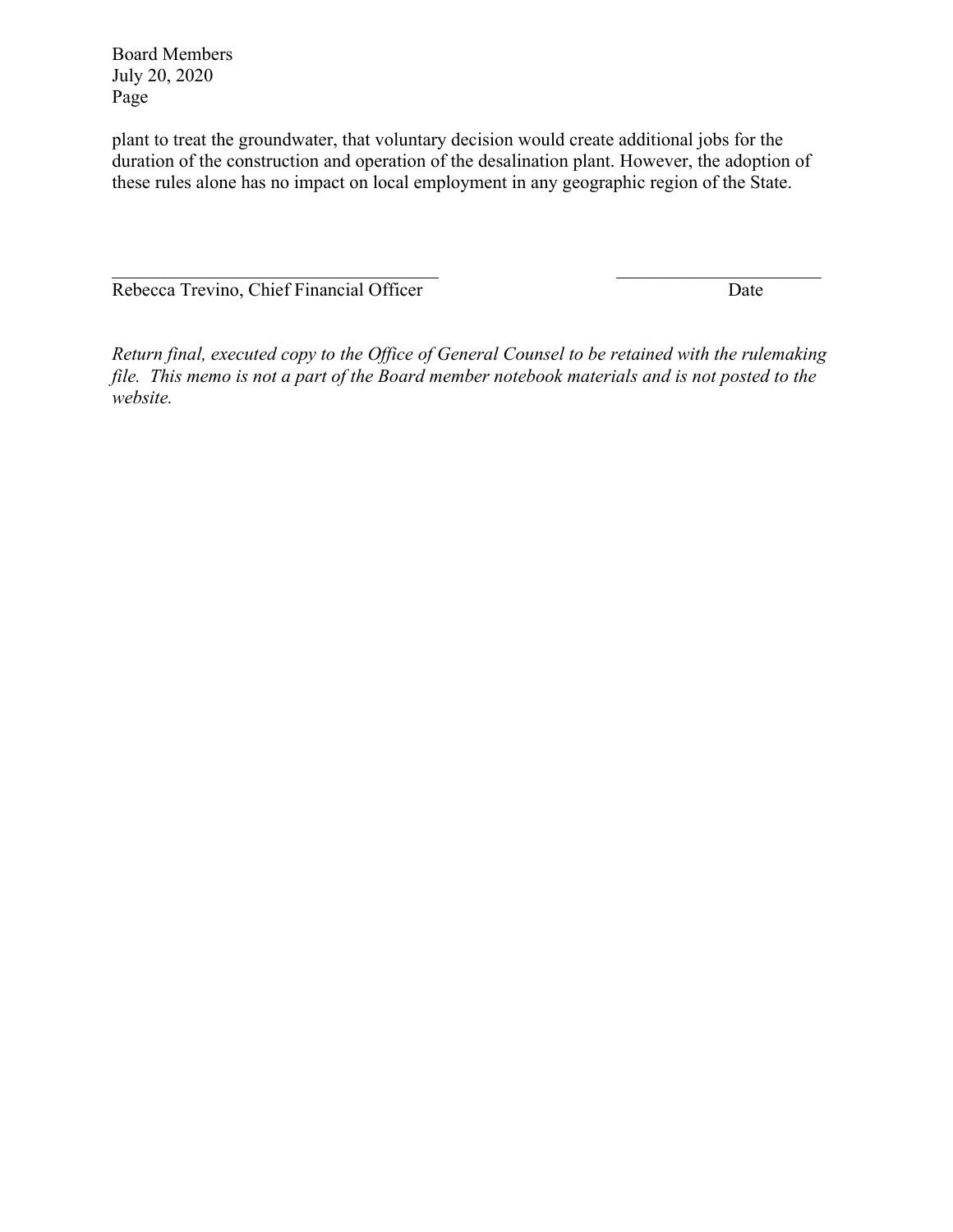# ATTACHMENT

Proposed Rulemaking Memorandum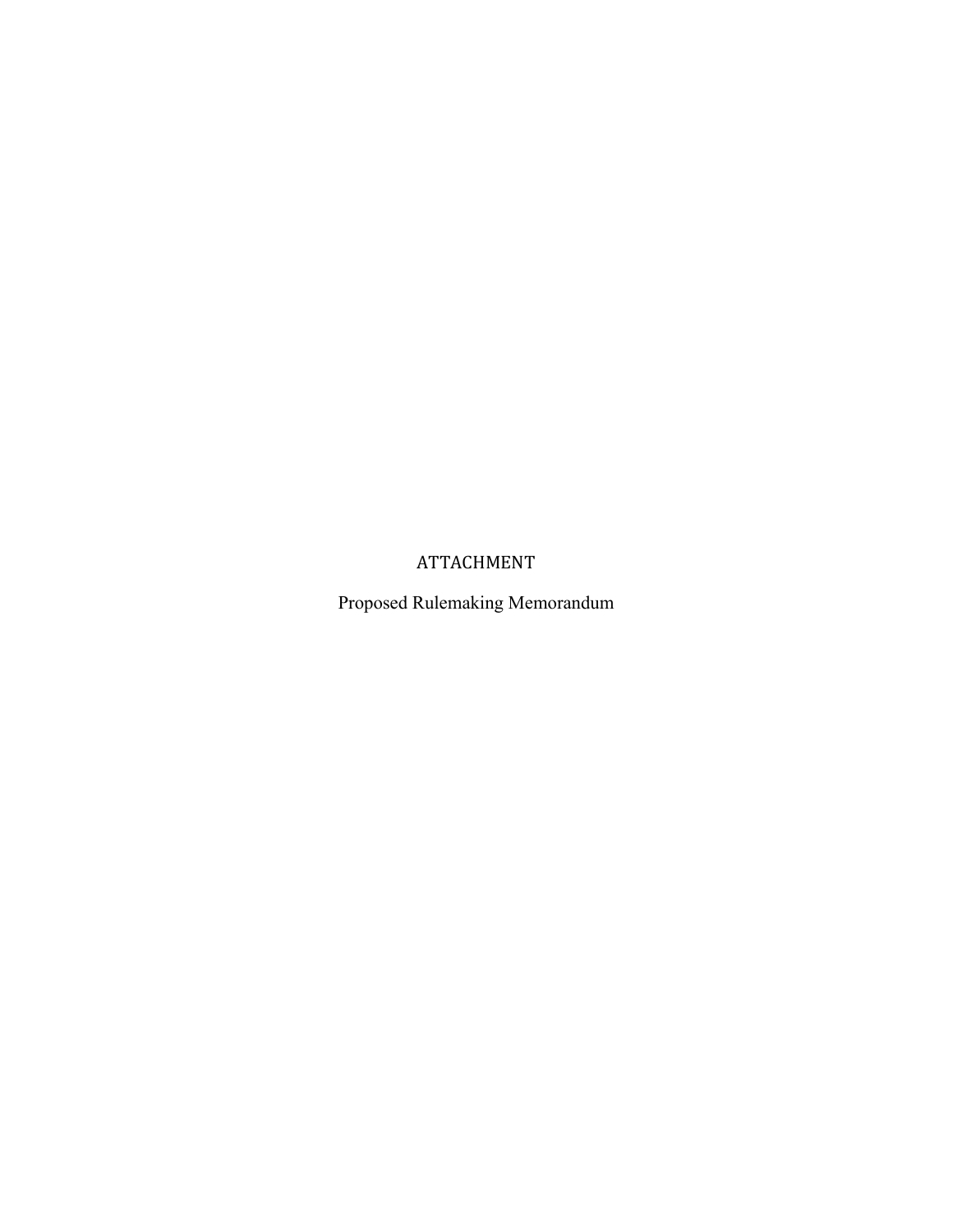#### **Proposed Rulemaking Memorandum**

To: Fisher Reynolds, Policy advisor

From: Ashley Harden, General Counsel

Date: July 20, 2020

Subject: Proposed rulemaking for designated brackish groundwater production zones

The Texas Water Development Board proposes a rulemaking for an amendment to 31 Texas Administrative Code (TAC) §356.10 and a new Subchapter G, 31 TAC 356, relating to brackish groundwater production zones requirements.

# **1. Provide the draft Notice of Proposed Rule that you intend to submit to the Texas Register, including preambles, comments, notices, and any other text that will be submitted to the Texas Register**

See attachments.

# **2. Attach to this memorandum a complete copy of the following analyses:**

# **a. The analysis supporting the draft government growth impact statement required by Texas Government Code § 2001.0221.**

The board reviewed the proposed rulemaking in light of the government growth impact statement requirements of Texas Government Code §2001.0221 and has determined, for the first five years the proposed rule would be in effect, the proposed rule will not: (1) create or eliminate a government program; (2) require the creation of new employee positions or the elimination of existing employee positions; (3) require an increase or decrease in future legislative appropriations to the agency; (4) require an increase or decrease in fees paid to the agency; (5) create a new regulation; (6) expand, limit, or repeal an existing regulation; (7) increase or decrease the number of individuals subject to the rule's applicability; or (8) positively or adversely affect this state's economy.

# **b. The analysis supporting the economic impact statement required by Texas Government Code § 2006.002.**

Ms. Rebecca Trevino, Chief Financial Officer, has determined that there will be no fiscal implications for state or local governments as a result of the proposed rulemaking. For the first five years these rules are in effect, there is no expected additional cost to state or local governments resulting from their administration.

These rules are not expected to result in reductions in costs to either state or local governments. There is no change in costs for implementing these amendments and adding a new subchapter. These rules are not expected to have any impact on state or local revenues. The rules do not require any increase in expenditures for state or local governments as a result of administering these rules. Additionally, there are no foreseeable implications relating to state or local governments' costs or revenue resulting from these rules.

Because these rules will not impose a cost on regulated persons, the requirement included in Texas Government Code Section 2001.0045 to repeal a rule does not apply. Furthermore, the requirement in Section 2001.0045 does not apply because these rules are amended to reduce the burden or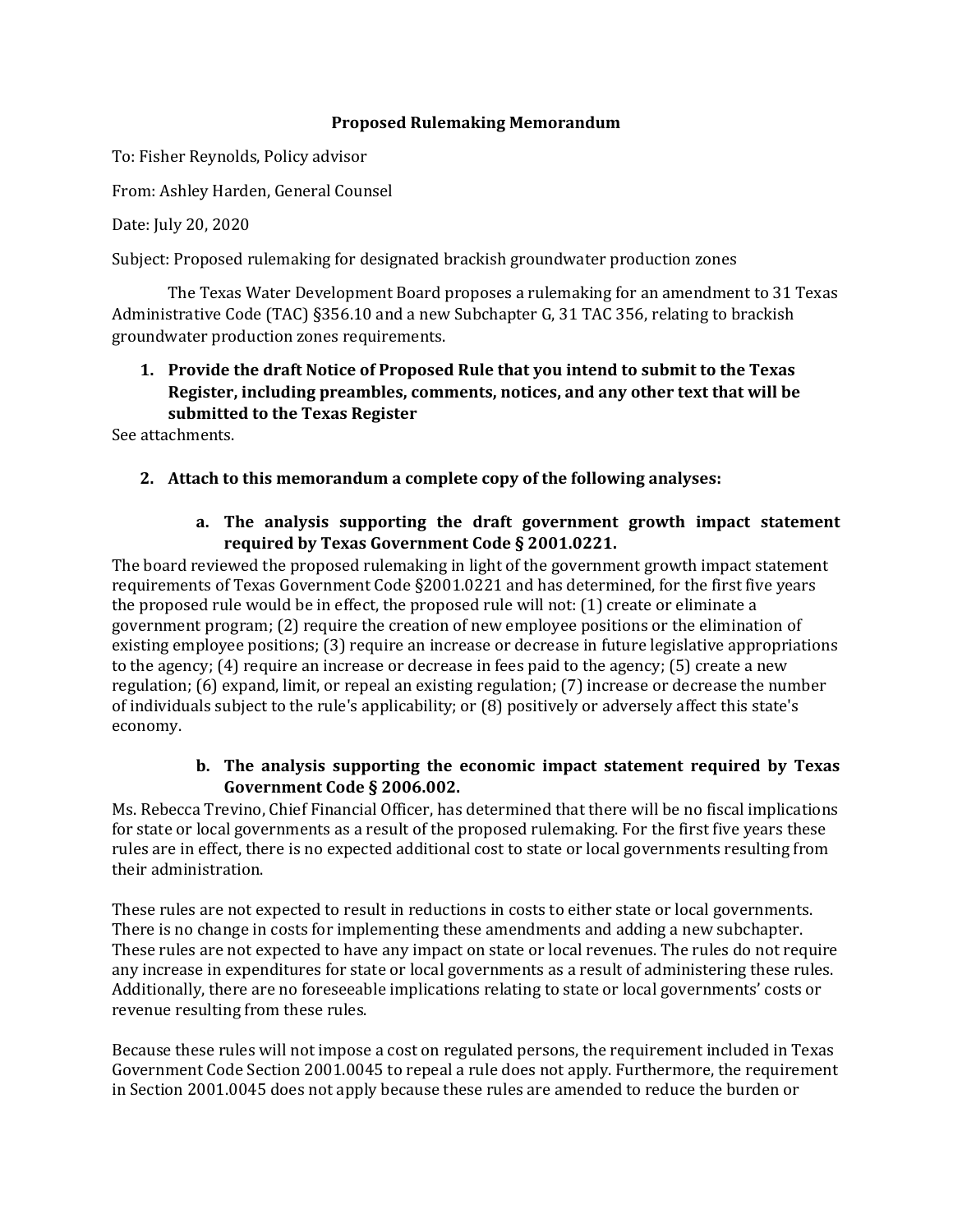responsibilities imposed on regulated persons by the rule; are necessary to protect water resources of this state as authorized by the Water Code; and are necessary to implement legislation.

The board invites public comment regarding this fiscal note. Written comments on the fiscal note may be submitted to the contact person at the address listed under the Submission of Comments section of this preamble.

# **c. The analysis supporting the regulatory flexibility analysis required by Texas Government Code § 2006.002.**

The board reviewed the proposed rulemaking in light of the regulatory analysis requirements of Texas Government Code §2001.0225, and determined that the rulemaking is not subject to Texas Government Code, §2001.0225, because it does not meet the definition of a "major environmental rule" as defined in the Administrative Procedure Act. A "major environmental rule" is defined as a rule with the specific intent to protect the environment or reduce risks to human health from environmental exposure, a rule that may adversely affect in a material way the economy or a sector of the economy, productivity, competition, jobs, the environment, or the public health and safety of the state or a sector of the state. The intent of the rulemaking is to clarify the agency's role in technical reviews of brackish groundwater production zone operating permit applications and associated annual reports.

Even if the proposed rule were a major environmental rule, Texas Government Code, §2001.0225 still would not apply to this rulemaking because Texas Government Code, §2001.0225 only applies to a major environmental rule, the result of which is to: (1) exceed a standard set by federal law, unless the rule is specifically required by state law; (2) exceed an express requirement of state law, unless the rule is specifically required by federal law; (3) exceed a requirement of a delegation agreement or contract between the state and an agency or representative of the federal government to implement a state and federal program; or (4) adopt a rule solely under the general powers of the agency instead of under a specific state law. This rulemaking does not meet any of these four applicability criteria because it: (1) does not exceed any standard set by any federal law; (2) does not exceed an express requirement of state law; (3) does not exceed a requirement of a delegation agreement or contract between the state and an agency or representative of the federal government to implement a state and federal program; and (4) is not proposed solely under the general powers of the agency, but rather is proposed under the authority of Texas Water Code §§16.060 and 36.1015. Therefore, this proposed rule does not fall under any of the applicability criteria in Texas Government Code, §2001.0225.

The board invites public comment regarding this draft regulatory impact analysis determination. Written comments on the draft regulatory impact analysis determination may be submitted to the contact person at the address listed under the Submission of Comments section of this preamble.

### **d. The analysis supporting the takings impact assessment required by Tex. Gov't Code § 2007.043.**

The board evaluated this proposed rule and performed an analysis of whether it constitutes a taking under Texas Government Code, Chapter 2007. The specific purpose of this rule is to implement legislation and clarify the agency's role in technical reviews of brackish groundwater production zone operating permit applications and associated annual reports. The proposed rule would substantially advance this stated purpose by proposing new rules for brackish groundwater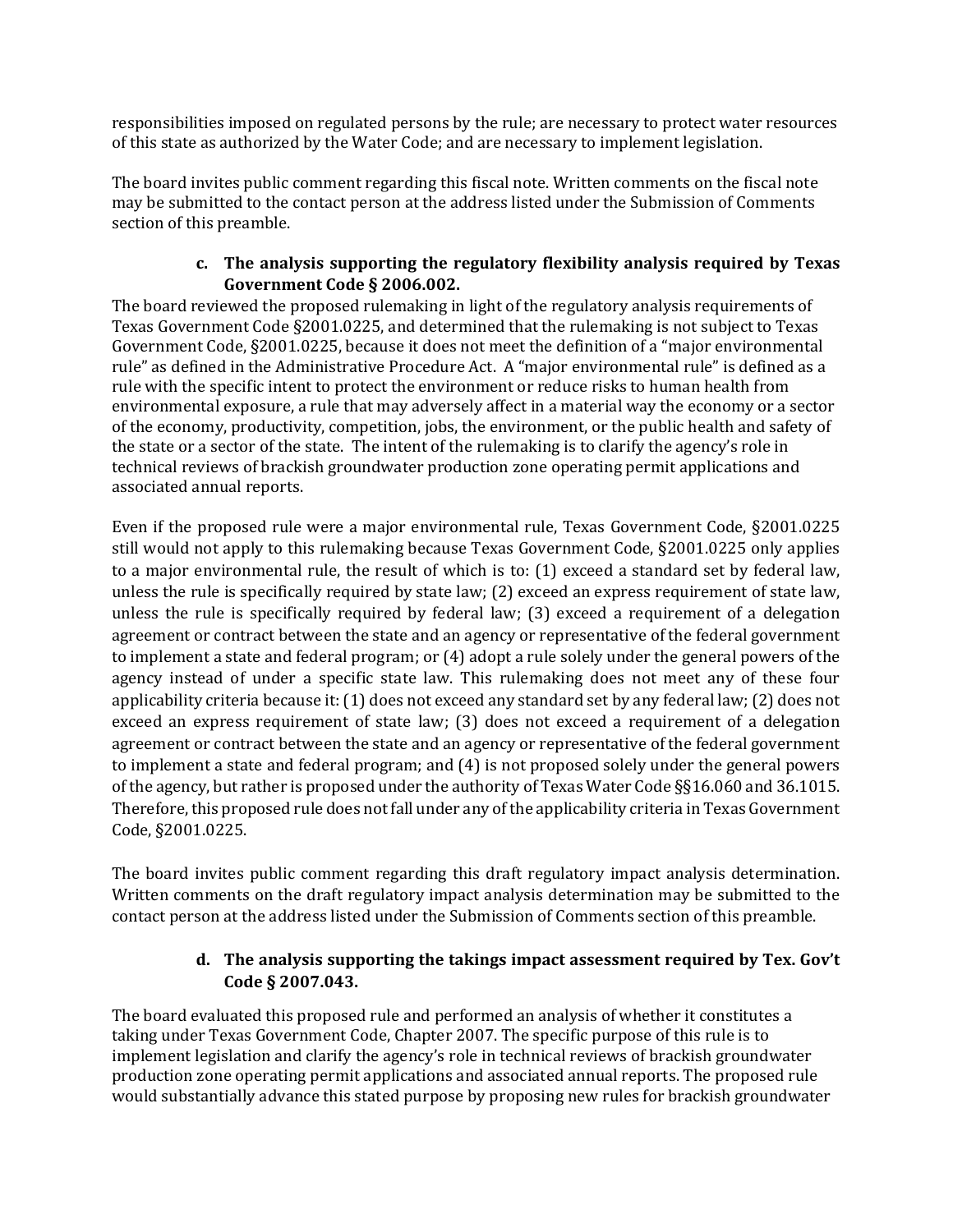productions zone designation and guiding groundwater conservation districts in the technical review process of permit applications and annual reports.

The board's analysis indicates that Texas Government Code, Chapter 2007 does not apply to this proposed rule because this is an action that is reasonably taken to fulfill an obligation mandated by state law, which is exempt under Texas Government Code, §2007.003(b)(4). The board is the agency that identifies and designates brackish groundwater production zones.

Nevertheless, the board further evaluated this proposed rule and performed an assessment of whether it constitutes a taking under Texas Government Code, Chapter 2007. Promulgation and enforcement of this proposed rule would be neither a statutory nor a constitutional taking of private real property. Specifically, the subject proposed regulation does not affect a landowner's rights in private real property because this rulemaking does not burden nor restrict or limit the owner's right to property and reduce its value by 25% or more beyond that which would otherwise exist in the absence of the regulation. Therefore, the proposed rule does not constitute a taking under Texas Government Code, Chapter 2007.

### **e. The analysis supporting the local employment impact statement required by Texas Government Code § 2001.024(a)(6).**

The board has determined that a local employment impact statement is not required because the proposed rule does not adversely affect a local economy in a material way for the first five years that the proposed rule is in effect because it will impose no new requirements on local economies. The board also has determined that there will be no adverse economic effect on small businesses, micro-businesses, or rural communities as a result of enforcing this rulemaking. The board also has determined that there is no anticipated economic cost to persons who are required to comply with the rulemaking as proposed. Therefore, no regulatory flexibility analysis is necessary.

# **f. The analysis supporting the cost‐benefit analysis required by Texas Government Code § 2001.024(a)(5).**

Ms. Rebecca Trevino also has determined that for each year of the first five years the proposed rulemaking is in effect, the public will benefit from the rulemaking as the rules will clarify the agency's role in technical reviews of brackish groundwater production zone operating permit applications and associated annual reports and groundwater conservation districts will be able to receive these technical reviews and reports.

# **g. The analysis supporting the fiscal note required by Texas Government Code § 2001.024(a)(4).**

Ms. Rebecca Trevino, Chief Financial Officer, has determined that there will be no fiscal implications for state or local governments as a result of the proposed rulemaking. For the first five years these rules are in effect, there is no expected additional cost to state or local governments resulting from their administration.

These rules are not expected to result in reductions in costs to either state or local governments. There is no change in costs for implementing these amendments and adding a new subchapter. These rules are not expected to have any impact on state or local revenues. The rules do not require any increase in expenditures for state or local governments as a result of administering these rules. Additionally, there are no foreseeable implications relating to state or local governments' costs or revenue resulting from these rules.